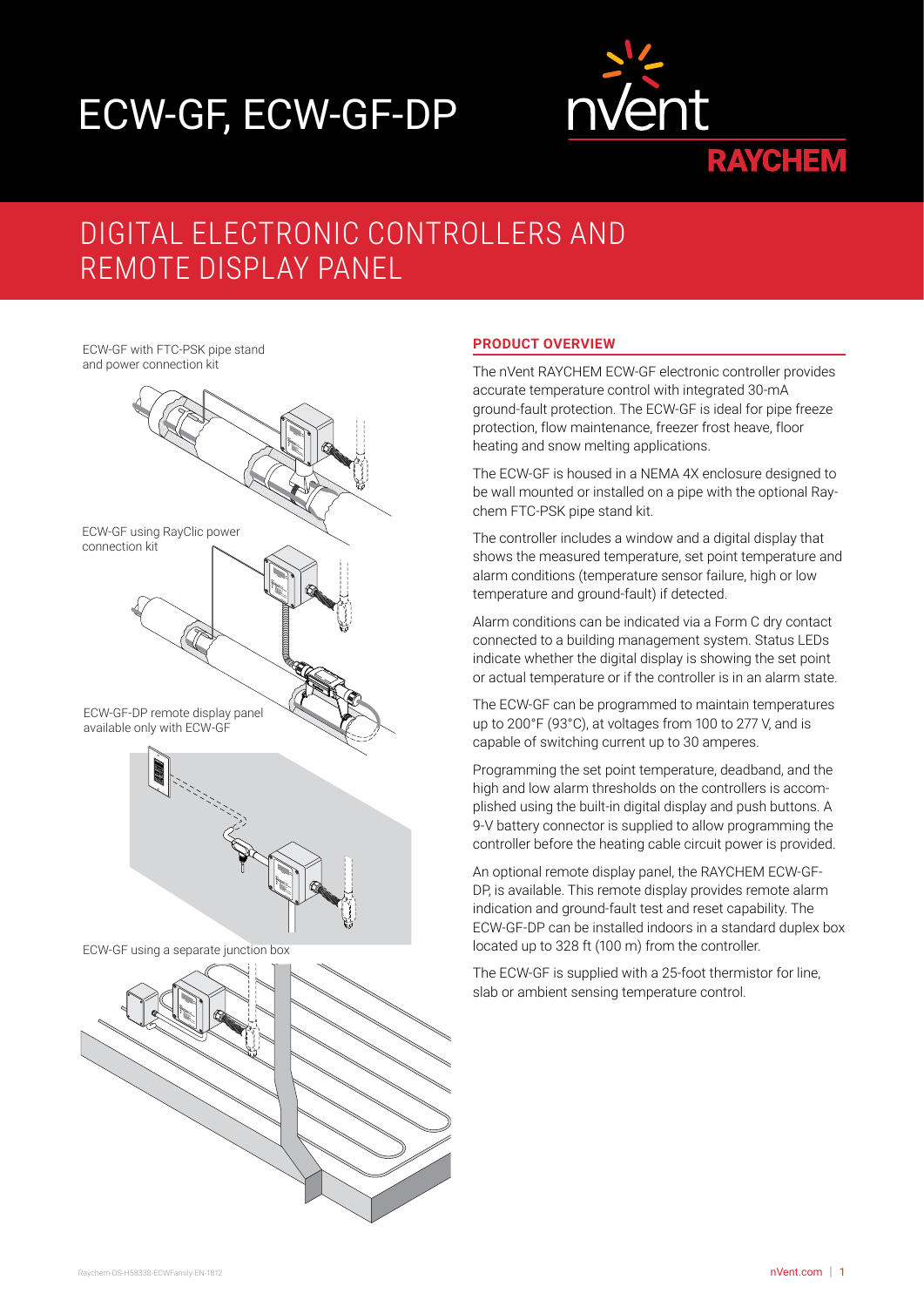

#### **GENERAL**

| Approvals                                     | Nonhazardous locations                                                                                                                              |  |  |
|-----------------------------------------------|-----------------------------------------------------------------------------------------------------------------------------------------------------|--|--|
|                                               | $_{c}$ (VL)<br>'us                                                                                                                                  |  |  |
| Supply voltage                                | 100-277 Vac ±10% 50-60 Hz<br>Common supply for controller and heat tracing circuit                                                                  |  |  |
| <b>ENCLOSURE</b>                              |                                                                                                                                                     |  |  |
| Protection                                    | NEMA 4X                                                                                                                                             |  |  |
| Material                                      | Fiberglass reinforced polyester plastic                                                                                                             |  |  |
| Entries                                       | 1 x 3/4 in (19 mm) conduit entries for power<br>1 x 1 in (25 mm) conduit entry for heating cable<br>1 x 1/2 in (13 mm) conduit entry for RTD sensor |  |  |
| Relative humidity                             | 0% to 90%, noncondensing                                                                                                                            |  |  |
| Ambient installation and usage<br>temperature | $-40^{\circ}$ F to 140°F ( $-40^{\circ}$ C to 60°C)                                                                                                 |  |  |
| <b>CONTROL</b>                                |                                                                                                                                                     |  |  |
| Relay type                                    | Double-pole, mechanical                                                                                                                             |  |  |
| Control range                                 | 32°F to 200°F (0°C to 93°C)                                                                                                                         |  |  |
| Deadband                                      | Adjustable 2°F to 10°F (2°C to 6°C)                                                                                                                 |  |  |
| Accuracy                                      | ±3°F (1.7°C) of set point                                                                                                                           |  |  |
| <b>INPUT POWER</b>                            |                                                                                                                                                     |  |  |
| Voltage                                       | 277 Vac nominal, 50/60 Hz maximum                                                                                                                   |  |  |
| Current                                       | 30 A maximum                                                                                                                                        |  |  |
| <b>MONITORING AND ALARM OUTPUT</b>            |                                                                                                                                                     |  |  |
| Temperature                                   | Low alarm range: 20°F (-6°C) to set point minus deadband, or OFF<br>High alarm range: Set point plus (Deadband +5°F (3°C)) to 230°F, or OFF         |  |  |
| RTD failure                                   | Shorted or open temperature sensor                                                                                                                  |  |  |
| Alarm relay                                   | Form C: 2 A at 277 Vac, 2 A at 48 Vdc                                                                                                               |  |  |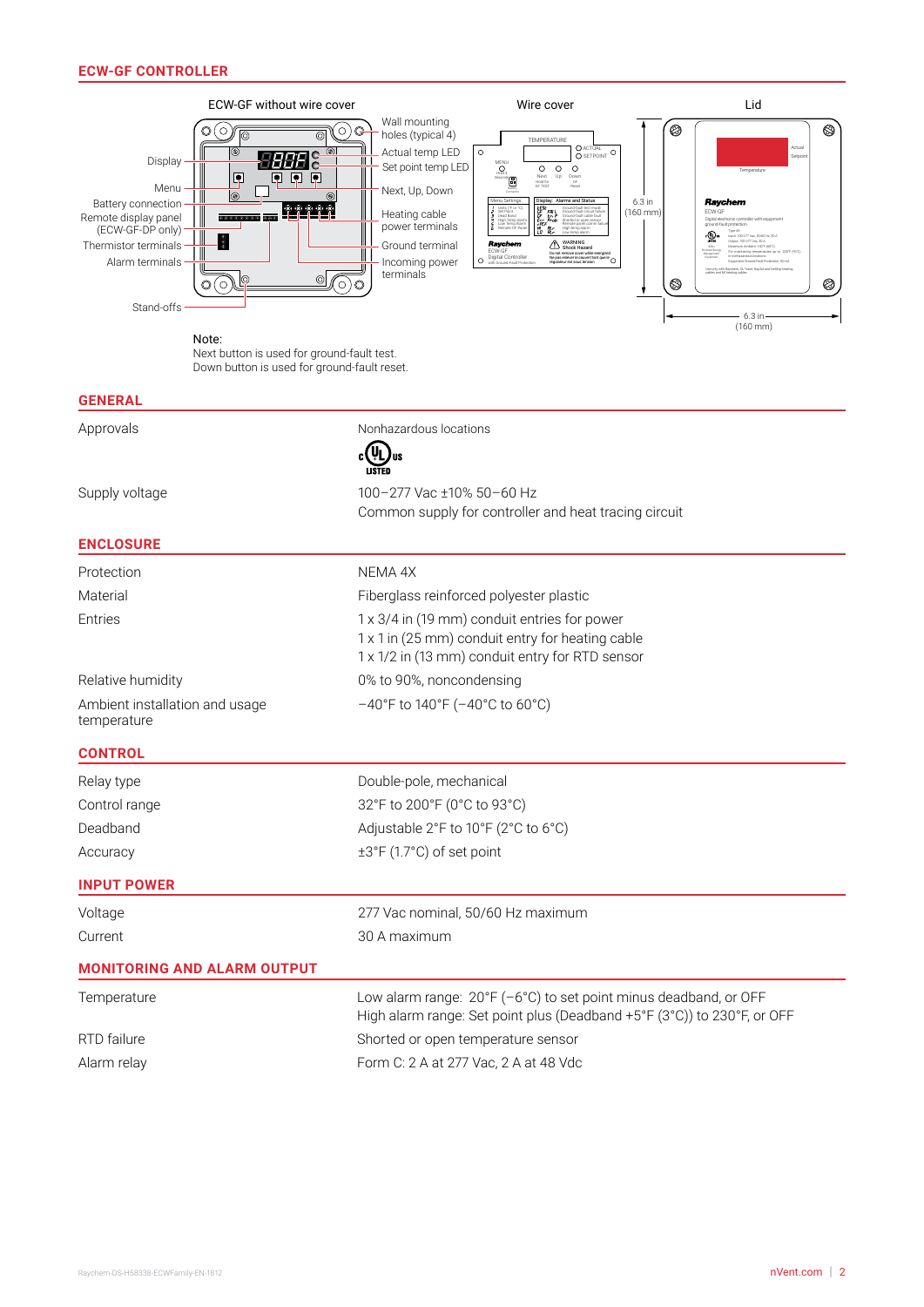| <b>TEMPERATURE SENSOR (INCLUDED)</b> |                                                                                                                                     |  |  |
|--------------------------------------|-------------------------------------------------------------------------------------------------------------------------------------|--|--|
| Input type                           | Thermistor 10K ohm @25C Type J                                                                                                      |  |  |
| <b>GROUND-FAULT</b>                  |                                                                                                                                     |  |  |
| Ground-fault protection              | 30 mA fixed                                                                                                                         |  |  |
| Ground fault trip reset              | Reset button, manual                                                                                                                |  |  |
| Ground-fault test                    | Manual ground-fault circuitry test; automatic hourly circuitry test                                                                 |  |  |
| <b>PROGRAMMING AND SETTING</b>       |                                                                                                                                     |  |  |
| Method                               | Programmable at controller - Push buttons on front panel                                                                            |  |  |
| Units                                | $\degree$ F or $\degree$ C                                                                                                          |  |  |
| Digital display                      | Four numeric display digits for parameter and error/alarm indication                                                                |  |  |
| LEDs                                 | Indicate actual and set point from display and alarm state                                                                          |  |  |
| Memory                               | Nonvolatile, restored after power loss                                                                                              |  |  |
| Stored parameters                    | Parameters can be programmed without power supply (external battery)<br>and parameters are stored in nonvolatile memory.            |  |  |
| Alarm conditions                     | Low/high temperature and thermistor failure (open or shorted)<br>Ground-fault trip, ground-fault circuit failure and loss of power. |  |  |
| <b>CONNECTION TERMINALS</b>          |                                                                                                                                     |  |  |
| Power supply input                   | Screw rising cage clamp, 18-6 AWG                                                                                                   |  |  |
| Heating cable output                 | Screw rising cage clamp, 18-6 AWG                                                                                                   |  |  |
| Ground                               | Screw rising cage clamp, 18-6 AWG                                                                                                   |  |  |
| Thermistor                           | Screw rising cage clamp, 22-14 AWG                                                                                                  |  |  |
| Alarm                                | Screw rising cage clamp, 22-14 AWG                                                                                                  |  |  |
| Remote display panel                 | Screw rising cage clamp, 22-14 AWG                                                                                                  |  |  |

#### **ECW-GF-DP REMOTE PANEL** (FOR ECW-GF CONTROLLER ONLY)